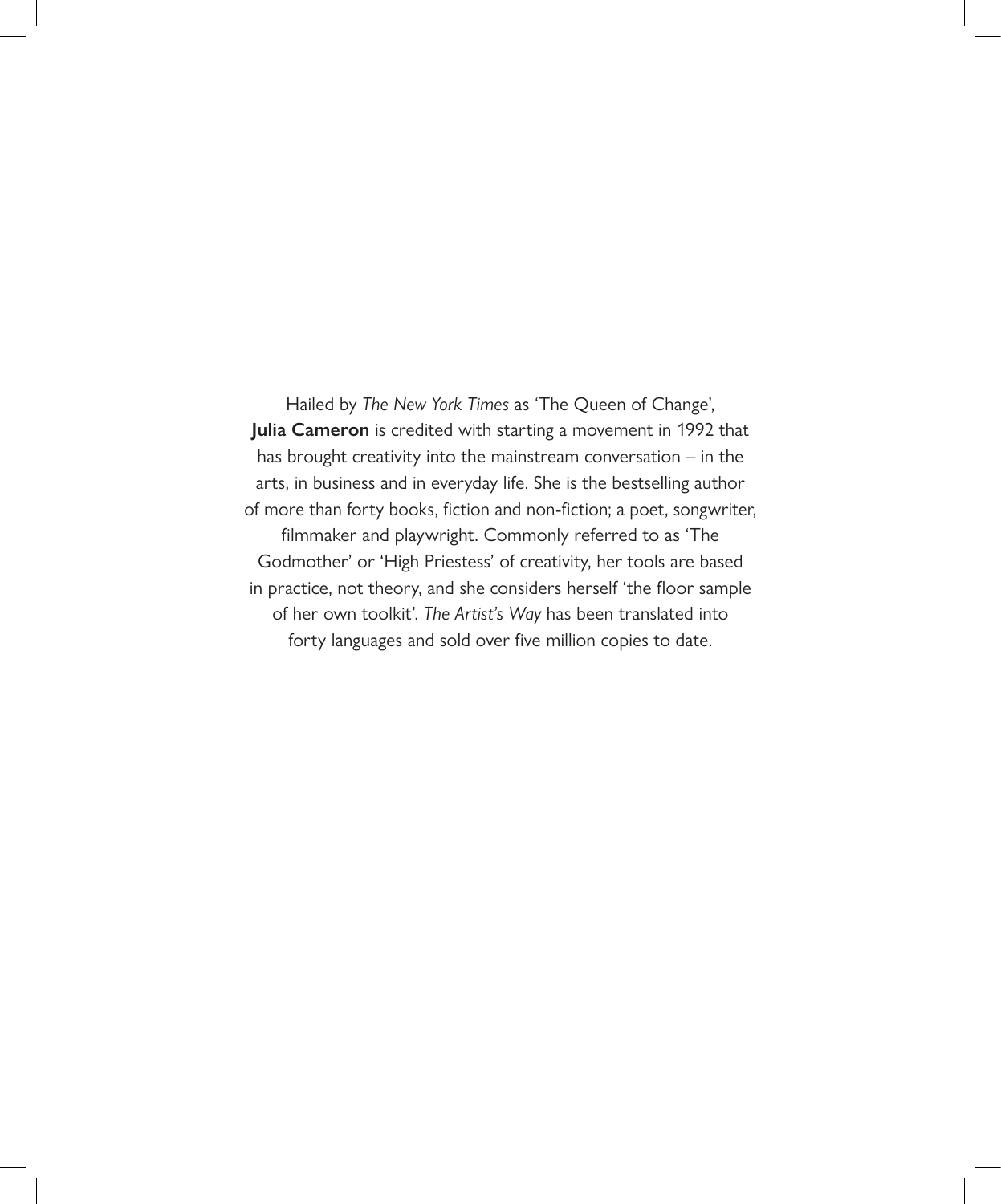*The Artist's Way* provides a twelve-week course to guide you through the process of recovering your creative self. It aims to dispel the 'I'm not talented enough' conditioning that holds many people back, and will help you unleash your inner artist.

The programme begins with Julia Cameron's most vital tools for creative recovery – The Morning Pages, a daily writing ritual, and The Artist Date, a dedicated block of time to nurture your inner artist. From there, she shares hundreds of exercises, activities and prompts to help readers thoroughly explore each chapter. She also offers guidance on starting a 'Creative Cluster' of fellow artists who will support you in your creative endeavours.

Its step-by-step approach enables you to transform your life, overcoming any artistic blocks you may suffer from, including limiting beliefs, fear, sabotage, jealousy and guilt, and replace them with self-confidence and productivity.

Since its first publication, *The Artist's Way* has inspired millions of readers to demystify the creative process and open up opportunities for self-growth and self-discovery. A revolutionary programme for personal renewal, *The Artist's Way* will help get you back on track, rediscover your passions and take the steps you need to change your life.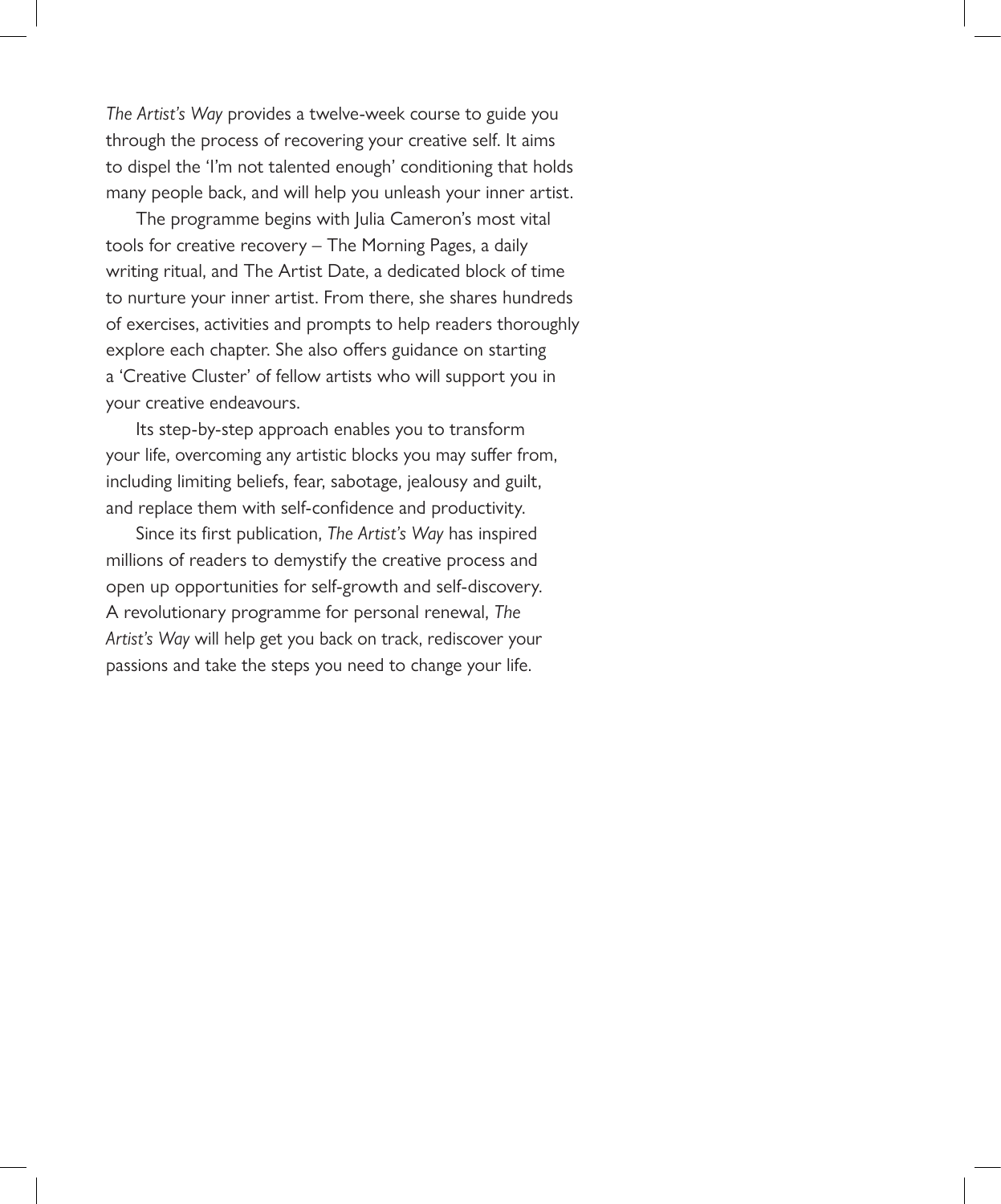'The queen of change' *THE NEW YORK TIMES*

# THE ARTIST'S WAY

A Spiritual Path to Higher Creativity

## JULIA CAMERON

SOUVENIR PRESS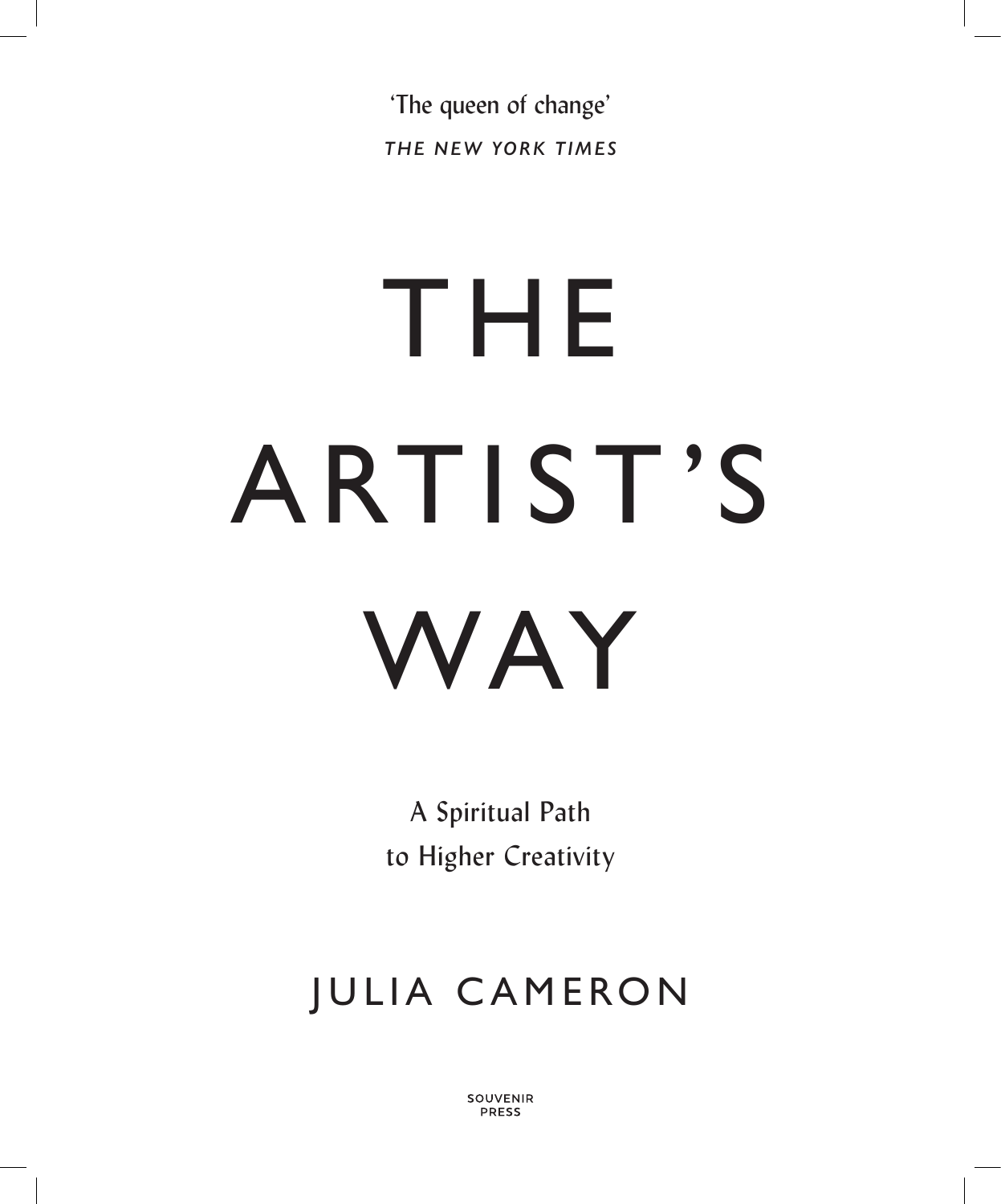Published in Great Britain in 2020 by Souvenir Press, an imprint of Profile Books Ltd 29 Cloth Fair London EC1A 7JQ www.profilebooks.co.uk

First published in Great Britain in 1994 by Souvenir Press

Previously published in Great Britain in 2016 by Macmillan, an imprint of Pan Macmillan

First published in the US in 1992 by Jeremy P. Tarcher/Putnam

Previously published in the US in 2016 by TarcherPerigee, an imprint of Penguin Random House

Copyright © by Julia Cameron, 1992, 2016, 2020

1 3 5 7 9 10 8 6 4 2

Printed and bound in Italy by L.E.G.O. Spa

The moral right of the author has been asserted.

All rights reserved. Without limiting the rights under copyright reserved above, no part of this publication may be reproduced, stored or introduced into a retrieval system, or transmitted, in any form or by any means (electronic, mechanical, photocopying, recording or otherwise), without the prior written permission of both the copyright owner and the publisher of this book.

A CIP catalogue record for this book is available from the British Library.

ISBN 978 1 78816 4283 Workbook ISBN 978 0 28563 7931 eISBN 978 1 78283 7657

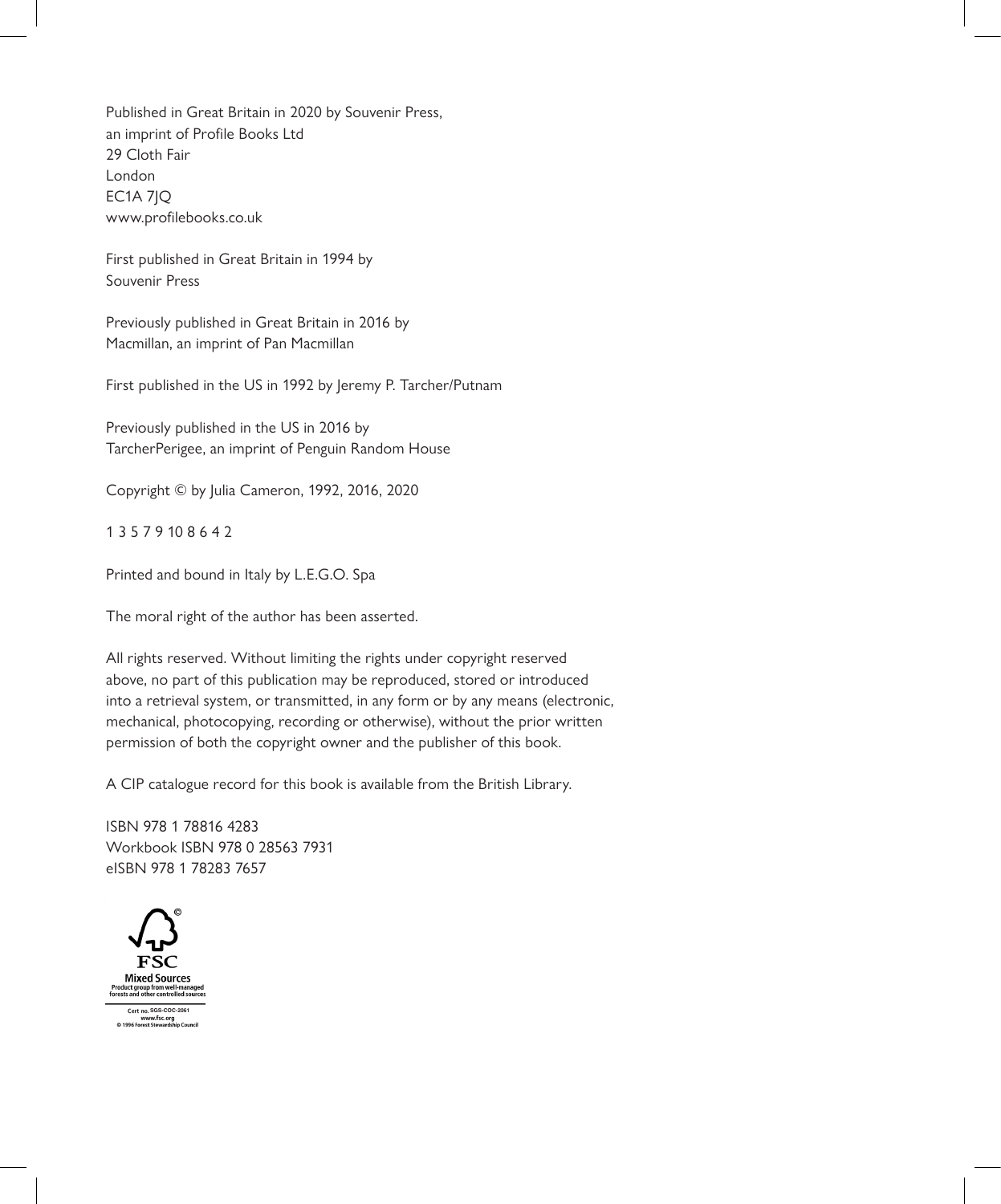## **CONTENTS**

| Foreword by Natalie Goldberg                                                                                                                                                                                 | хi              |
|--------------------------------------------------------------------------------------------------------------------------------------------------------------------------------------------------------------|-----------------|
| Preface                                                                                                                                                                                                      | xiii            |
| Introduction                                                                                                                                                                                                 | xvii            |
| Spiritual Electricity: The Basic Principles                                                                                                                                                                  | 1               |
| The Basic Tools                                                                                                                                                                                              | 9               |
| <b>WEEK 1: RECOVERING A SENSE OF SAFETY</b><br>Shadow Artists 26 Your Enemy Within: Core Negative Beliefs 30<br>Your Ally Within: Affirmative Weapons 33 Creative Affirmations 36 Tasks 37 Check-In 40       | 25              |
| <b>WEEK 2: RECOVERING A SENSE OF IDENTITY</b><br>Going Sane 42 Poisonous Playmates 43 Crazymakers 45 Skepticism 50 Attention 52<br>Rules of the Road 55 Tasks 57 Check-In 60                                 | 41              |
| WEEK 3: RECOVERING A SENSE OF POWER<br>Anger 62 Synchronicity 63 Shame 68 Dealing with Criticism 72<br>Detective Work, an Exercise 73 Growth 75 Tasks 76 Check-In 78                                         | 61              |
| WEEK 4: RECOVERING A SENSE OF INTEGRITY<br>Honest Changes 80 Buried Dreams, an Exercise 86 Reading Deprivation 87<br>Tasks 89 Check-In 90                                                                    | 79              |
| WEEK 5: RECOVERING A SENSE OF POSSIBILITY<br>Limits 92 Finding the River 94 The Virtue Trap 97 The Virtue-Trap Quiz 101<br>Forbidden Joys, an Exercise 101 Wish List, an Exercise 102 Tasks 102 Check-In 104 | 91              |
| <b>WEEK 6: RECOVERING A SENSE OF ABUNDANCE</b><br>The Great Creator 106 Luxury 109 Counting, an Exercise 113<br>Money Madness, an Exercise 113 Tasks 114 Check-In 116                                        | 10 <sub>5</sub> |
| WEEK 7: RECOVERING A SENSE OF CONNECTION<br>Listening 118 Perfectionism 120 Risk 121 Jealousy 123 The Jealousy Map, an Exercise 124<br>Archeology, an Exercise 125 Tasks 126 Check-In 128                    | 117             |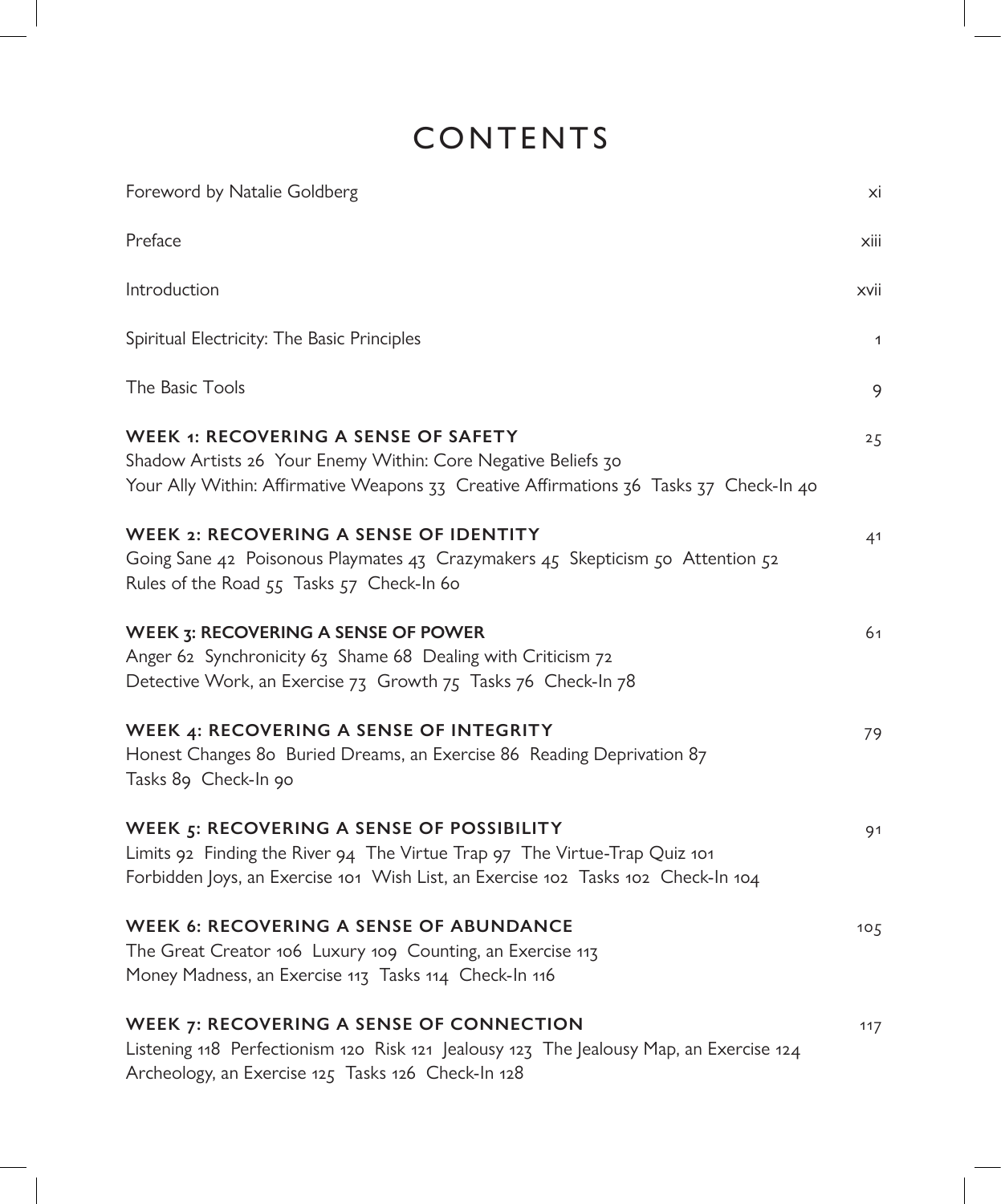| <b>WEEK 8: RECOVERING A SENSE OF STRENGTH</b><br>Survival 130 The Ivory Power 131 Gain Disguised as Loss 135 Age and Time: Product                            | 129             |
|---------------------------------------------------------------------------------------------------------------------------------------------------------------|-----------------|
| and Process 138 Filling the Form 141 Early Patternings, an Exercise 145 Affirmations 147<br>Tasks 147 Check-In 150                                            |                 |
| WEEK 9: RECOVERING A SENSE OF COMPASSION<br>Fear 152 Enthusiasm 153 Creative U-Turns 155 Blasting through Blocks 159<br>Tasks 160 Check-In 162                | 151             |
| WEEK 10: RECOVERING A SENSE OF SELF-PROTECTION<br>Dangers of the Trail 164 Workaholism 166 Drought 170 Fame 171 Competition 173<br>Tasks 175 Check-In 178     | 16 <sub>3</sub> |
| <b>WEEK 11: RECOVERING A SENSE OF AUTONOMY</b><br>Acceptance 180 Success 183 The Zen of Sports 185 Building Your Artist's Altar 189<br>Tasks 190 Check-In 192 | 179             |
| <b>WEEK 12: RECOVERING A SENSE OF FAITH</b><br>Trusting 194 Mystery 195 The Imagination at Play 196 Escape Velocity 198<br>Tasks 200 Check-In 202             | 193             |
| <b>Creativity Contract</b>                                                                                                                                    | 203             |
| <b>Epilogue</b><br>The Artist's Way 205 Words for It 206                                                                                                      | 205             |
| The Artist's Way Questions and Answers                                                                                                                        | 207             |
| <b>Creative Clusters Guide</b>                                                                                                                                | 213             |
| Appendix 1: Trail Mix<br>Forming a Sacred Circle 219 An Artist's Prayer 226                                                                                   | 219             |
| <b>Appendix 2: Trail Markers</b><br>Introduction to the Tenth Anniversary Edition of The Artist's Way                                                         | 227             |
| <b>Index</b>                                                                                                                                                  | 235             |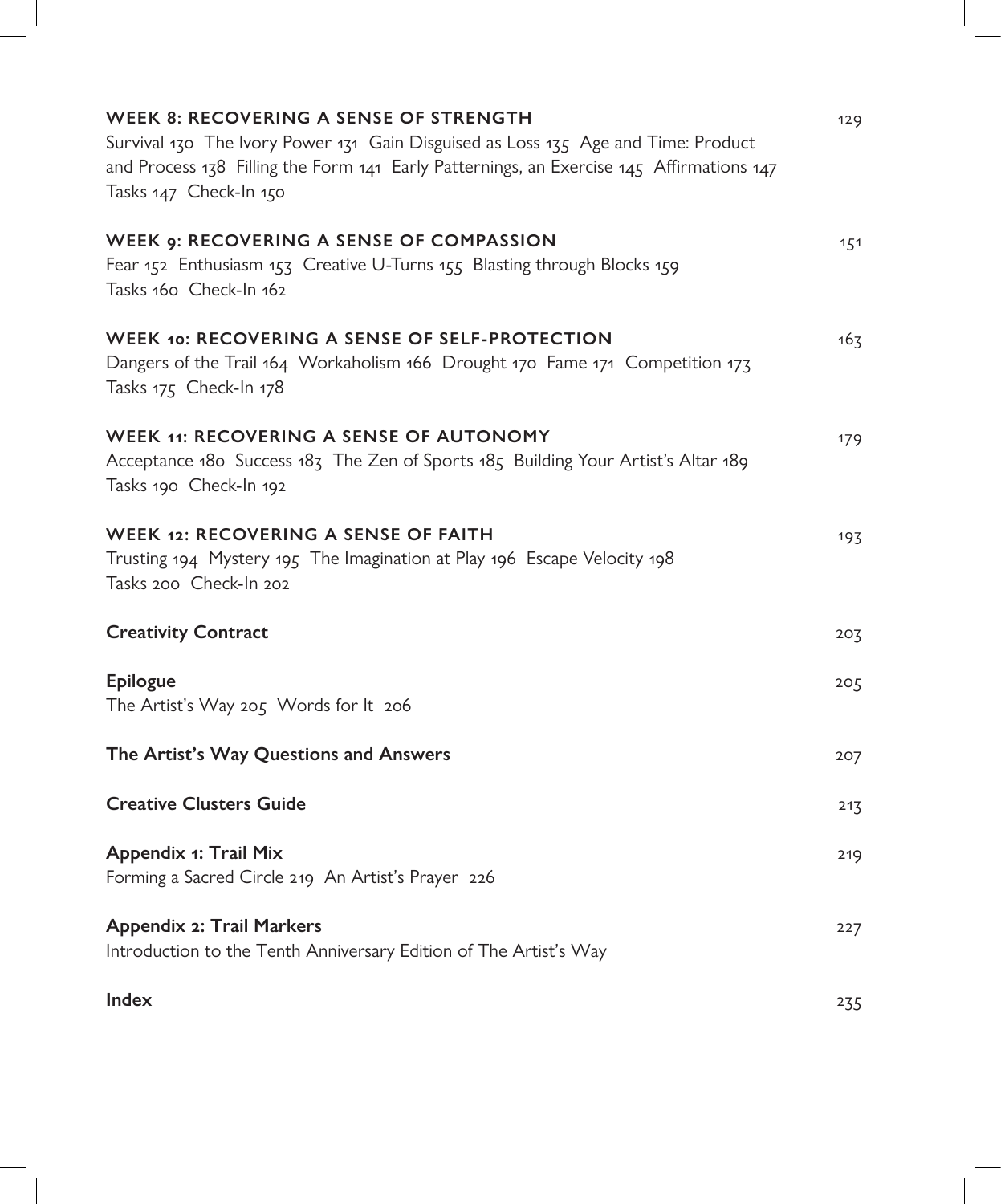#### **FOREWORD**

How deeply *The Artist's Way* has affected so many people. Back in the early '90s Julia dared to claim that each and every person has within them a source of creativity, that it can be watered and it can bloom. How democratic! How American! That art is not just for the elite, the special few struck by lightning. What she says is liberating and true. There is a hunger out there—it continues to sell at a fast pace and be absorbed into our conscience. I've seen it on display in the obvious places—bookstores, art museums—but I've also seen it for sale on the shelf of a hardware store, a grocery counter, in a pharmacy, and at a map store. This secret of creativity has seeped over into odd nooks and crannies, out of closets, into bare sight.

Julia Cameron is my friend. We share the love of place—one of a writer's primary tools. We knew each other in Taos, New Mexico, where a deep source of our creativity sprung. I know her now also in Santa Fe, walking her dog through the chamisa.

One day when we were together and I was complaining about my life's trajectory, she turned to me with her blue eyes and soft smile and said, "I want to never stop opening up people's lives." And she practices what she preaches, writing plays, musicals, novels and little known to many, bakes a terrific peach pie. She is also a deep and dedicated listener to a friend's woes.

Julia continues to grow her inner life. People feel this in the book's integrity. May *The Artist's Way* continue to enlighten, march on through the transience of politics, the zigzag shifts in our human life. May it continue to be available for a long, long time.

Natalie Goldberg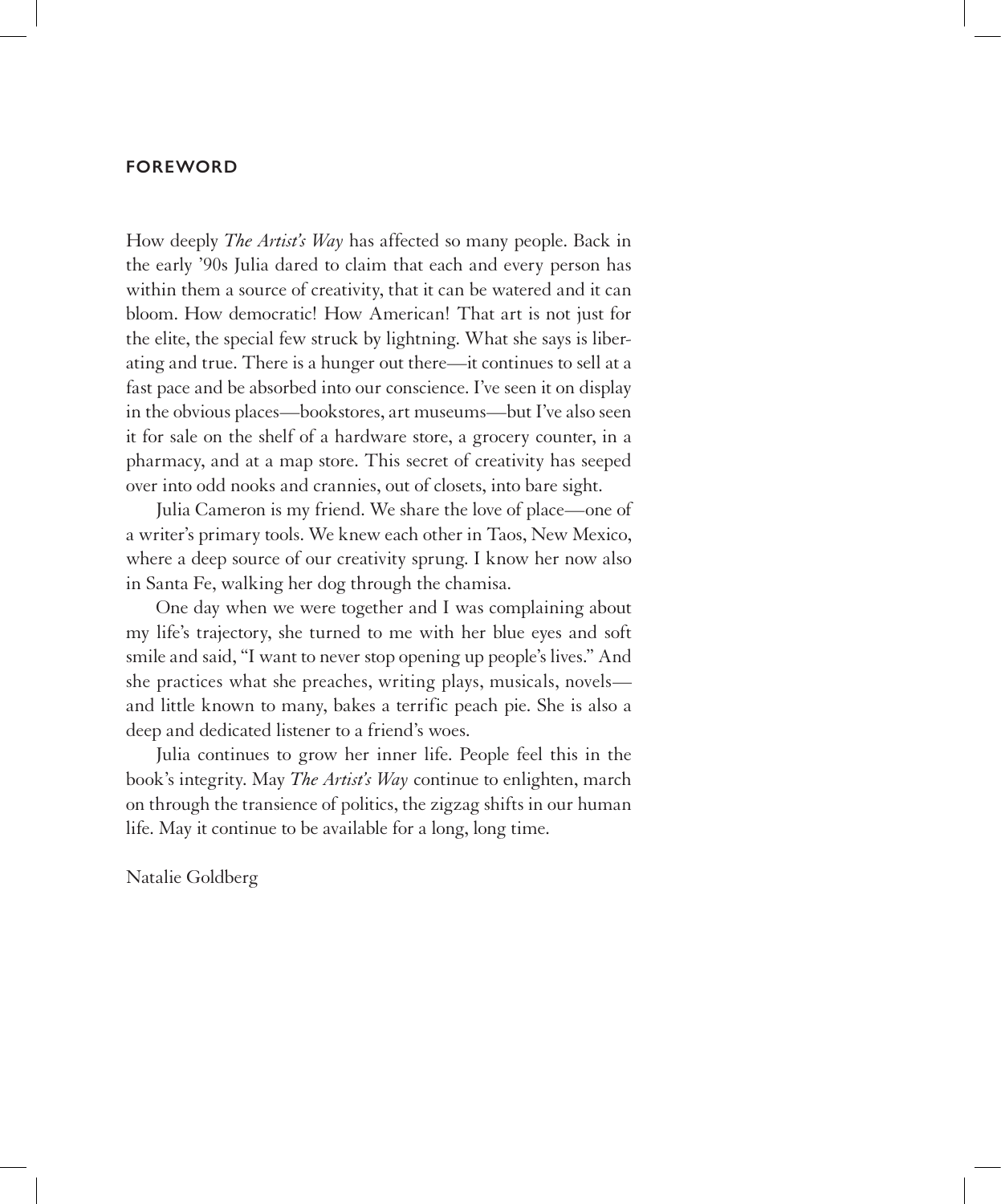### PREFACE

I am seated alone in a cafe, dining solo. A woman approaches my table. "Pardon me," she says, "has anyone ever told you you resemble Julia Cameron?" Startled, I reply, "I *am* Julia Cameron." Now it is the woman's turn to be surprised. "Oh my God," she exclaims, "your book changed my life. It made me a novelist."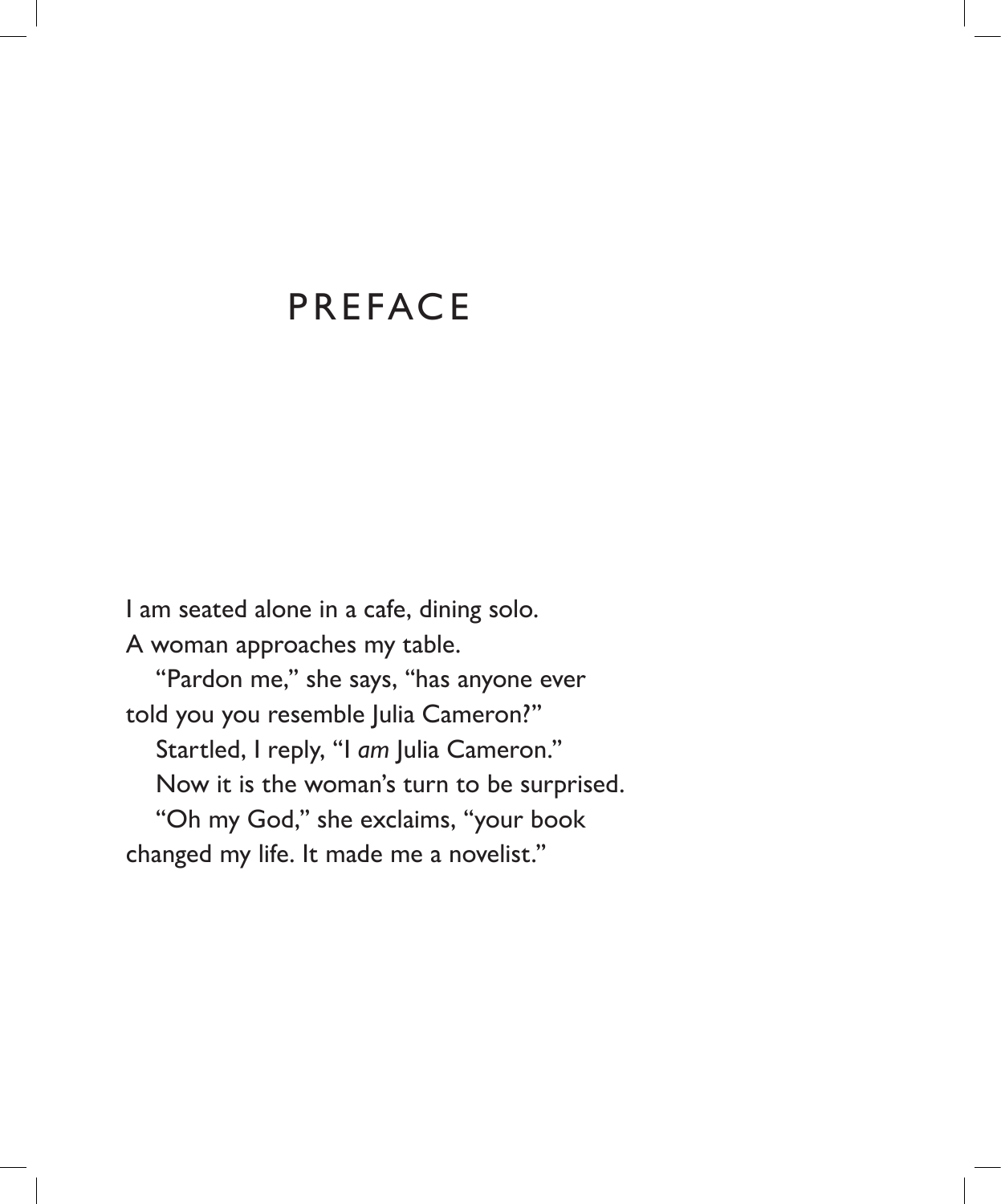"That's wonderful," I tell her, genuinely pleased.

"I bet you hear stories like mine all the time," the woman says.

"In fact, I do, but it doesn't take away the thrill."

In 1992, I published *The Artist's Way*, a book that I think of as a support kit for artists. Its popularity caught me by surprise. I thought I was writing a book for myself and a handful of friends. Instead, I wrote a book that spoke to millions. It had a central premise—we are all creative—and with the use of a few simple tools, we can all become more creative.

Creativity, I believed, was a spiritual practice. We had only to open ourselves up to the Great Creator working through us. We became channels for spiritual energy to enter the world. Writing, painting, dancing, acting—no matter what form our creativity took, the Great Creator caused us to flourish. And so, encounters like mine in the cafe became commonplace.

The sentence is always the same: "Your book changed my life."

"No," I often reply. "You changed your life. You used the tools I laid out for you."

I think it is important for people to own their own spiritual practice. My toolkit is simple, and it invites practitioners to embrace simplicity. A recent review of my latest book noted that the tools were "simple and repetitive." I think of this as a good thing. The tools do not change book to book. The same simple tools that worked in *The Artist's Way* work still, a dozen books later.

In my travels, I encounter practitioners who have used the tools for years. "I've done Morning Pages for fifteen years," a man recently told me. His Morning Pages—three pages of longhand, morning writing, have filled journal after journal. He doesn't give them up, because they "work."

A woman tells me the second primary tool, Artist Dates, a once a week, festive, solo expedition, have given her a life of adventure.

Used together, Morning Pages and Artist Dates do transform lives.

"I've given your book to my mother and my sister," a woman tells me at a book signing. "It worked for all of us," she says. "Now I want you to sign a book for my boyfriend."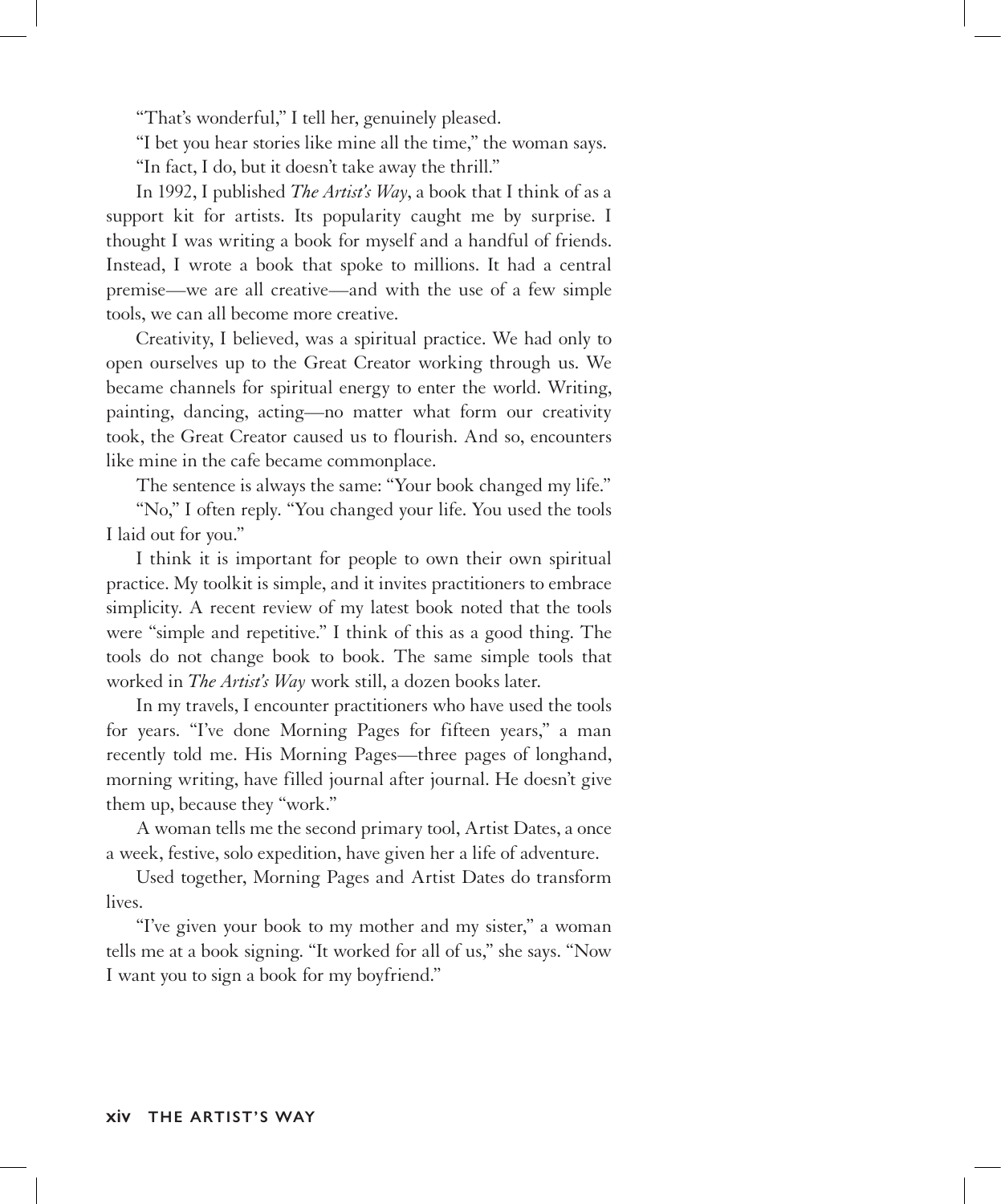I ask his name, and write the simple phrase, "May our words be friends."

I trust that the book will "work" for him, too. I have come to rely on the book. I trust that it is indeed life-changing.

"Julia, don't you get tired of hearing our stories?" I am asked. The answer is no. Creativity is never tiresome. It is always an adventure, one I have been privileged to share.

"I was a very unhappy lawyer," a Broadway actor tells me. "Then I used your tools. Now I am an actor—and a happy one."

"I was what you called a 'shadow artist,' " a thriving director tells me. "I was a producer until I used your toolkit, and emerged as a director. I've worked with your book three times, and each time has led to a breakthrough. Thank you."

"Your tools felt natural to me," a fine arts photographer tells me. "I used to create in spurts, but your tools have given me consistent productivity."

"Before using *The Artist's Way*, my life was very dramatic," a poet tells me. "I was always waiting for inspiration to strike like lightning. Now I know that my creativity is a steady flow. I write poems regularly, and without high drama. The poems I write are just as good as any I wrote before."

Sentiments like these make my years of teaching worthwhile. I am delighted to have been of service. I receive heartfelt letters thanking me for my work and telling me of the changes it has wrought.

Occasionally, the thank-yous are more public. Novelist Patricia Cornwell thanked me in the dedication of her thriller *Trace*. Musician Pete Townsend cited *The Artist's Way* in his autobiography *Who Am I.* While it is thrilling to have celebrity endorsements, the book is perhaps at its best helping the lesser-knowns—and the help isn't restricted to creativity issues.

"Julia, I was drunk in the outback. Now I'm sober, and a Hollywood screenwriter," one practitioner wrote me. It is not uncommon for users of the pages to face down difficult issues such as sobriety, childhood trauma, and obesity. The pages urge honesty in facing down demons.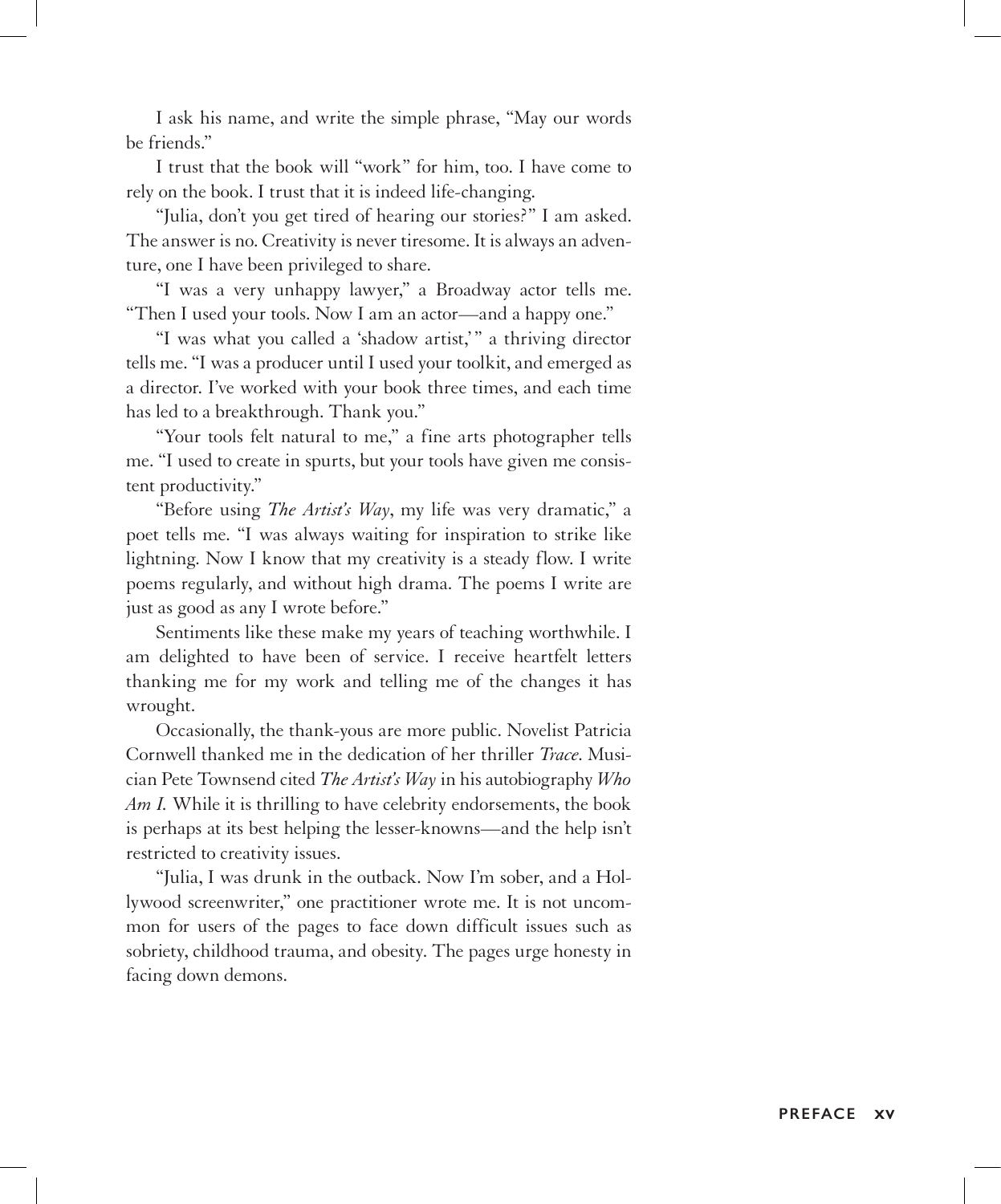Last fall I taught in Sedona a class of ninety people. On the second night, a meeting was convened for all who felt the impact of *The Artist's Way* on their well-being. Person after person cited breakthroughs to clarity and health. When it was my turn to share, I told the group that their recovery gave me great pride. I was grateful for their acknowledgement; grateful, too, for the many and varied strides they had taken toward mental, physical, and spiritual health.

"Julia," I am sometimes asked, "aren't you afraid you are unblocking a lot of bad art?"

"No," I reply. The opposite seems to be the case. The unblocked art is often very fine, and I find myself thinking, "how could they have not known they were an artist?" And yet, many people do not know until they encounter my book.

Many artists have never received critical early encouragement. As a result, they may not know they are artists at all. Artists love other artists. Shadow artists are gravitating to their rightful tribe, but cannot yet claim their birthright. I urge them to step forward out of the shadows and into the sunlight of creativity.

Most of the time, when we are blocked in an area of our life, it is because we feel safer that way. The toolkit lends practitioners a sense of safety. As they learn to take small risks in their Morning Pages, they are led to larger risks. A step at a time, they emerge as artists. It has been a quarter of a century since the tools were first published. It gives me great satisfaction that the book continues to sell, and sell well. It reinforces my belief that we are all creative and have a hunger for further creativity.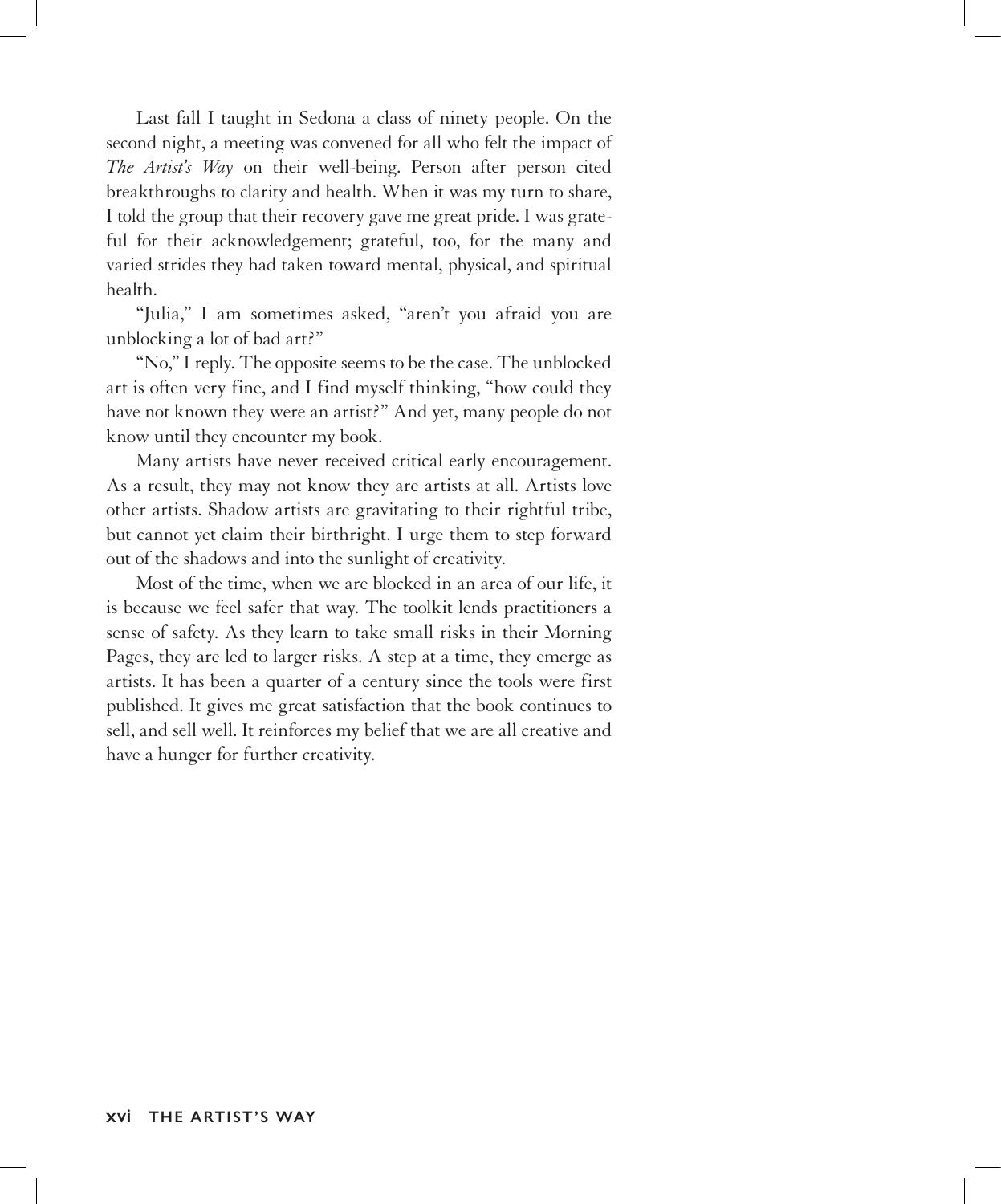## INTRODUCTION

When people ask me what I do, I usually answer, "I'm a writer-director and I teach these creativity workshops."

The last one interests them.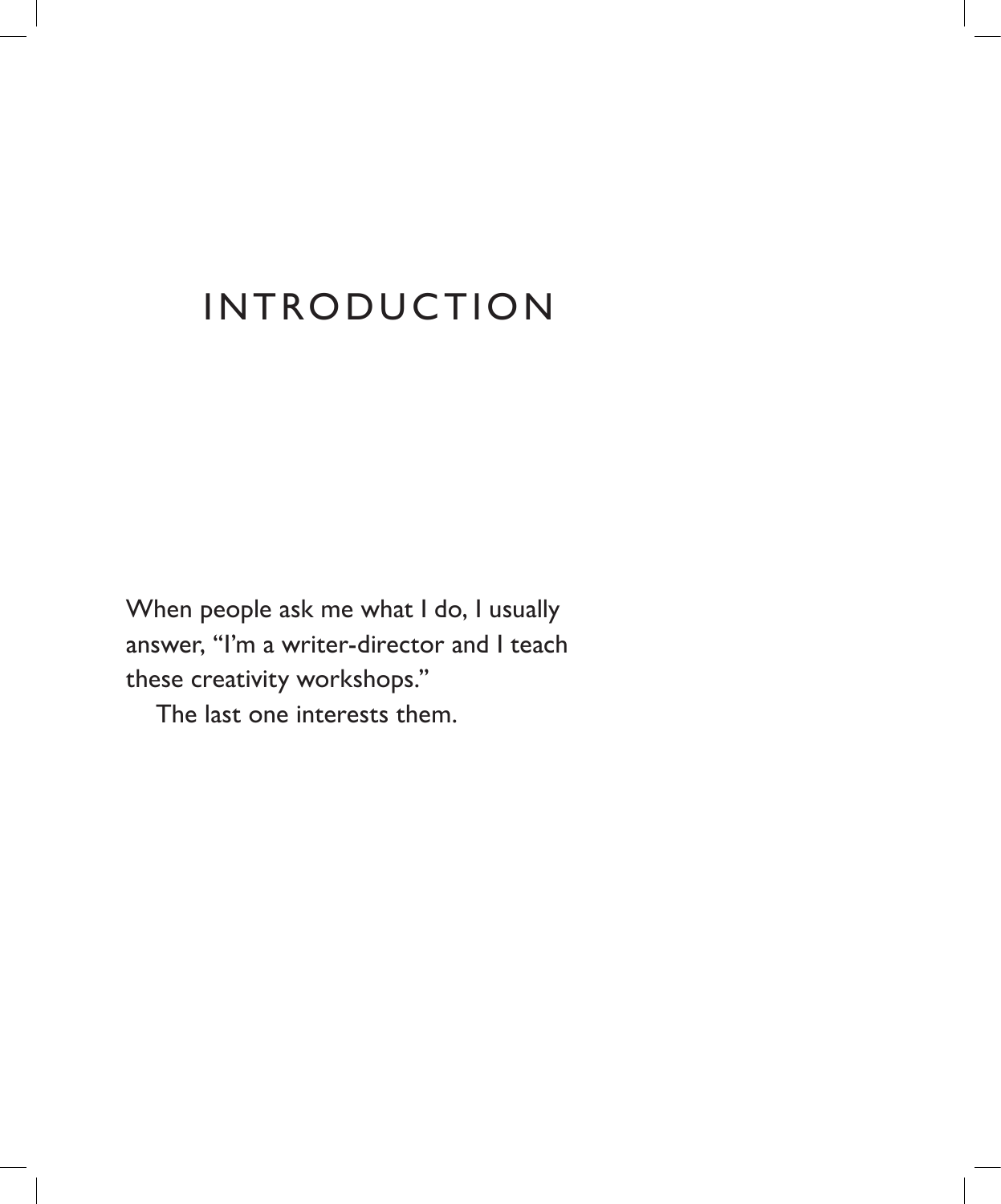"How can you teach creativity?" they want to know. Defiance fights with curiosity on their faces.

"I can't," I tell them. "I teach people to *let* themselves be creative." "Oh. You mean we're all creative?" Now disbelief and hope battle it out.

"Yes."

"You *really* believe that?"

"Yes."

"So what do you do?"

This book is what I do. For a decade now, I have taught a spiritual workshop aimed at freeing people's creativity. I have taught artists and nonartists, painters and filmmakers and homemakers and lawyers—anyone interested in living more creatively through practicing an art; even more broadly, anyone interested in practicing the art of creative living. While using, teaching, and sharing tools I have found, devised, divined, and been handed, I have seen blocks dissolved and lives transformed by the simple process of engaging the Great Creator in discovering and recovering our creative powers.

"The Great Creator? That sounds like some Native American god. That sounds too Christian, too New Age, too …" Stupid? Simple-minded? Threatening? … I know. Think of it as an exercise in open-mindedness. Just think, "Okay, Great Creator, *whatever that is,"* and keep reading. Allow yourself to experiment with the idea there might be a Great Creator and you might get some kind of use from it in freeing your own creativity.

Because *The Artist's Way* is, in essence, a spiritual path, initiated and practiced through creativity, this book uses the word *God.* This may be volatile for some of you—conjuring old, unworkable, unpleasant, or simply unbelievable ideas about God as you were raised to understand "him." Please be open-minded.

Remind yourself that to succeed in this course, no god concept is necessary. In fact, many of our commonly held god concepts get in the way. Do not allow semantics to become one more block for you.

When the word *God* is used in these pages, you may substitute the thought *good orderly direction* or *flow.* What we are talking about is a creative energy. *God* is useful shorthand for many of us, but so is *Goddess, Mind, Universe, Source,* and *Higher Power …* The

The primary imagination I hold to be the Living Power.

SAMUEL TAYLOR COLERIDGE

—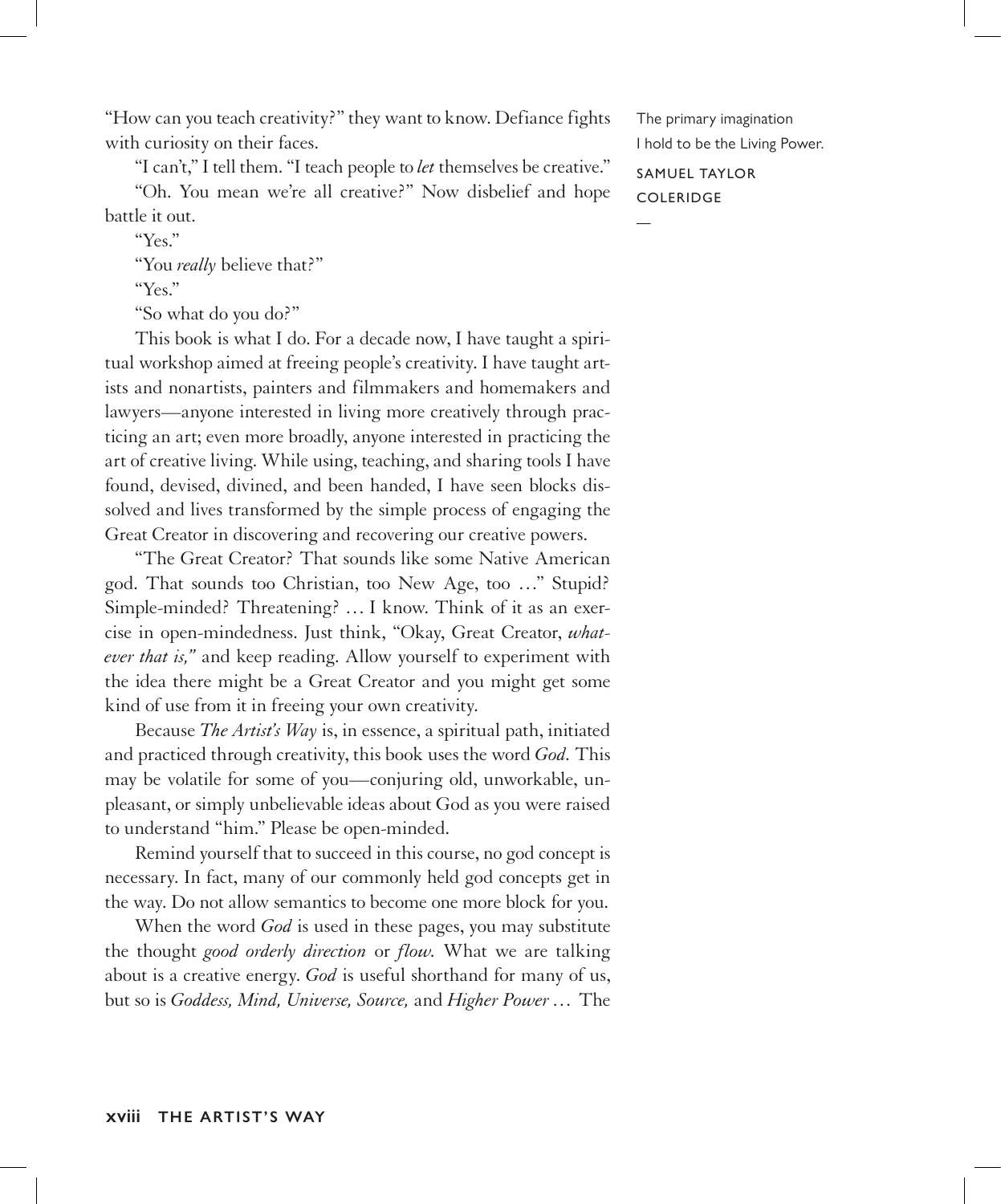point is not what you name it. The point is that you try using it. For many of us, thinking of it as a form of spiritual electricity has been a very useful jumping-off place.

By the simple, scientific approach of experimentation and observation, a workable connection with the flow of good orderly direction can easily be established. It is not the intent of these pages to engage in explaining, debating, or defining that flow. You do not need to understand electricity to use it.

Do not call it God unless that is comfortable for you. There seems to be no need to name it unless that name is a useful shorthand for what you experience. Do not pretend to believe when you do not. If you remain forever an atheist, agnostic—so be it. You will still be able to experience an altered life through working with these principles.

I have worked artist-to-artist with potters, photographers, poets, screenwriters, dancers, novelists, actors, directors—and with those who knew only what they dreamed to be or who only dreamed of being somehow more creative. I have seen blocked painters paint, broken poets speak in tongues, halt and lame and maimed writers racing through final drafts. I have come to not only believe but know:

No matter what your age or your life path, whether making art is your career or your hobby or your dream, it is not too late or too egotistical or too selfish or too silly to work on your creativity. One fifty-year-old student who "always wanted to write" used these tools and emerged as a prize-winning playwright. A judge used these tools to fulfill his lifelong dreams of sculpting. Not all students become full-time artists as a result of the course. In fact, many full-time artists report that they have become more creatively rounded into full-time people.

Through my own experience—and that of countless others that I have shared—I have come to believe that creativity is our true nature, that blocks are an unnatural thwarting of a process at once as normal and as miraculous as the blossoming of a flower at the end of a slender green stem. I have found this process of making spiritual contact to be both simple and straightforward.

If you are creatively blocked—and I believe all of us are to some

Man is asked to make of himself what he is supposed to become to fulfill his destiny.

PAUL TILLICH

—

—

I myself do nothing. The Holy Spirit accomplishes all through me.

WILLIAM BLAKE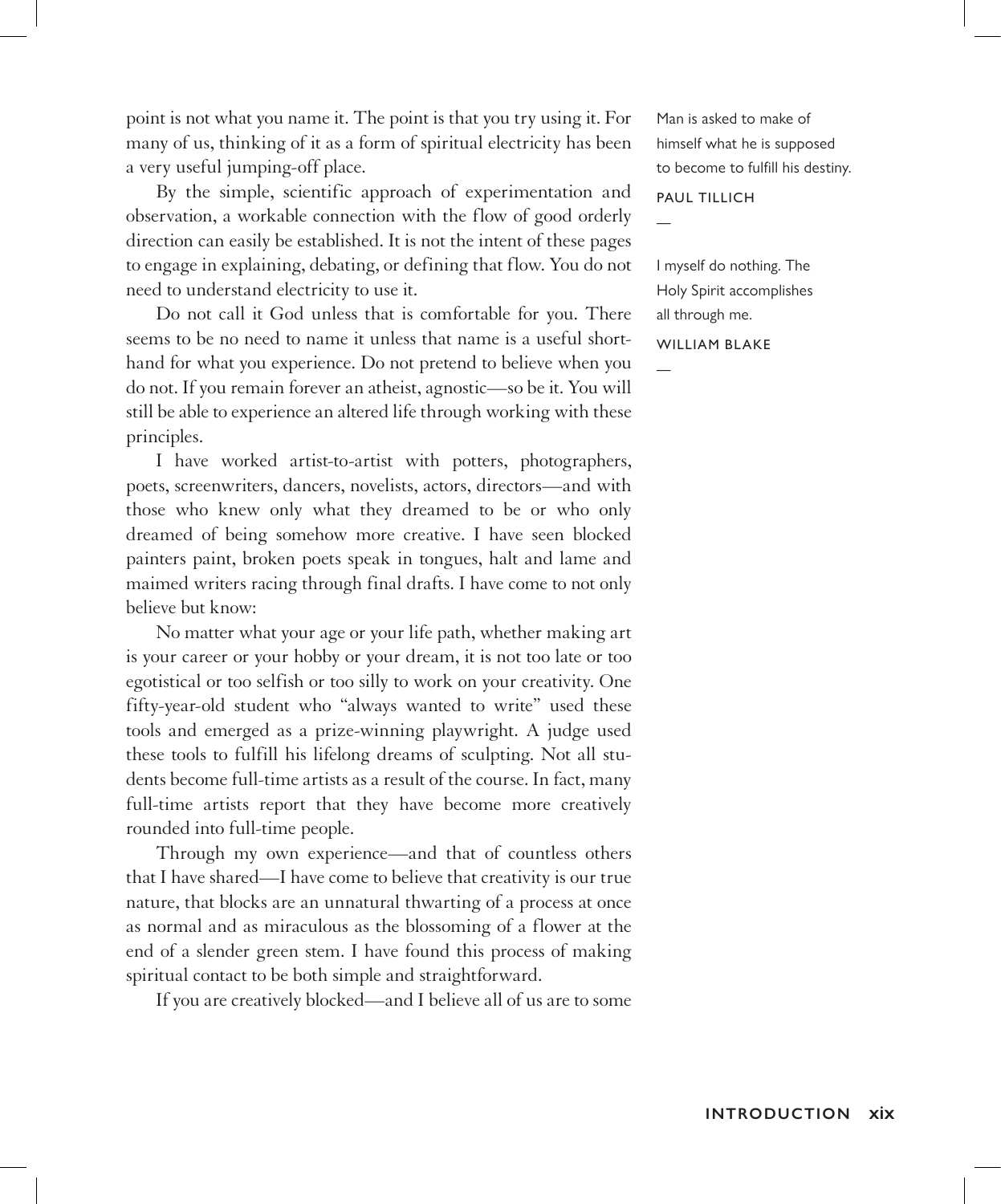extent—it is possible, even probable, that you can learn to create more freely through your willing use of the tools this book provides. Just as doing Hatha Yoga stretches alters consciousness when all you are doing is stretching, doing the exercises in this book alters consciousness when "all" you are doing is writing and playing. Do these things and a breakthrough will follow—whether you believe in it or not. Whether you call *it* a spiritual awakening or not.

In short, the theory doesn't matter as much as the practice itself does. What you are doing is creating pathways in your consciousness through which the creative forces can operate. Once you agree to clearing these pathways, your creativity emerges. In a sense, your creativity is like your blood. Just as blood is a fact of your physical body and nothing you invented, creativity is a fact of your spiritual body and nothing that you must invent.

#### **MY OWN JOURNEY**

I began teaching the creativity workshops in New York. I taught them because I was *told* to teach them. One minute I was walking in the West Village on a cobblestone street with beautiful afternoon light. The next minute I suddenly knew that I should begin teaching people, groups of people, how to unblock. Maybe it was a wish exhaled on somebody else's walk. Certainly Greenwich Village must contain a greater density of artists—blocked and otherwise than nearly anyplace else in America.

"I need to unblock," someone may have breathed out.

"I know how to do it," I may have responded, picking up the cue. My life has always included strong internal directives. *Marching orders,* I call them.

In any case, I suddenly knew that I did know how to unblock people and that I was meant to do so, starting then and there with the lessons I myself had learned.

Where did the lessons come from?

In 1978, in January, I stopped drinking. I had never thought drinking made me a writer, but now I suddenly thought not

Why indeed must "God" be a noun? Why not a verb … the most active and dynamic of all?

MARY DALY THEOLOGIAN

—

In the brush doing what it's doing, it will stumble on what one couldn't do by oneself.

ROBERT MOTHERWELL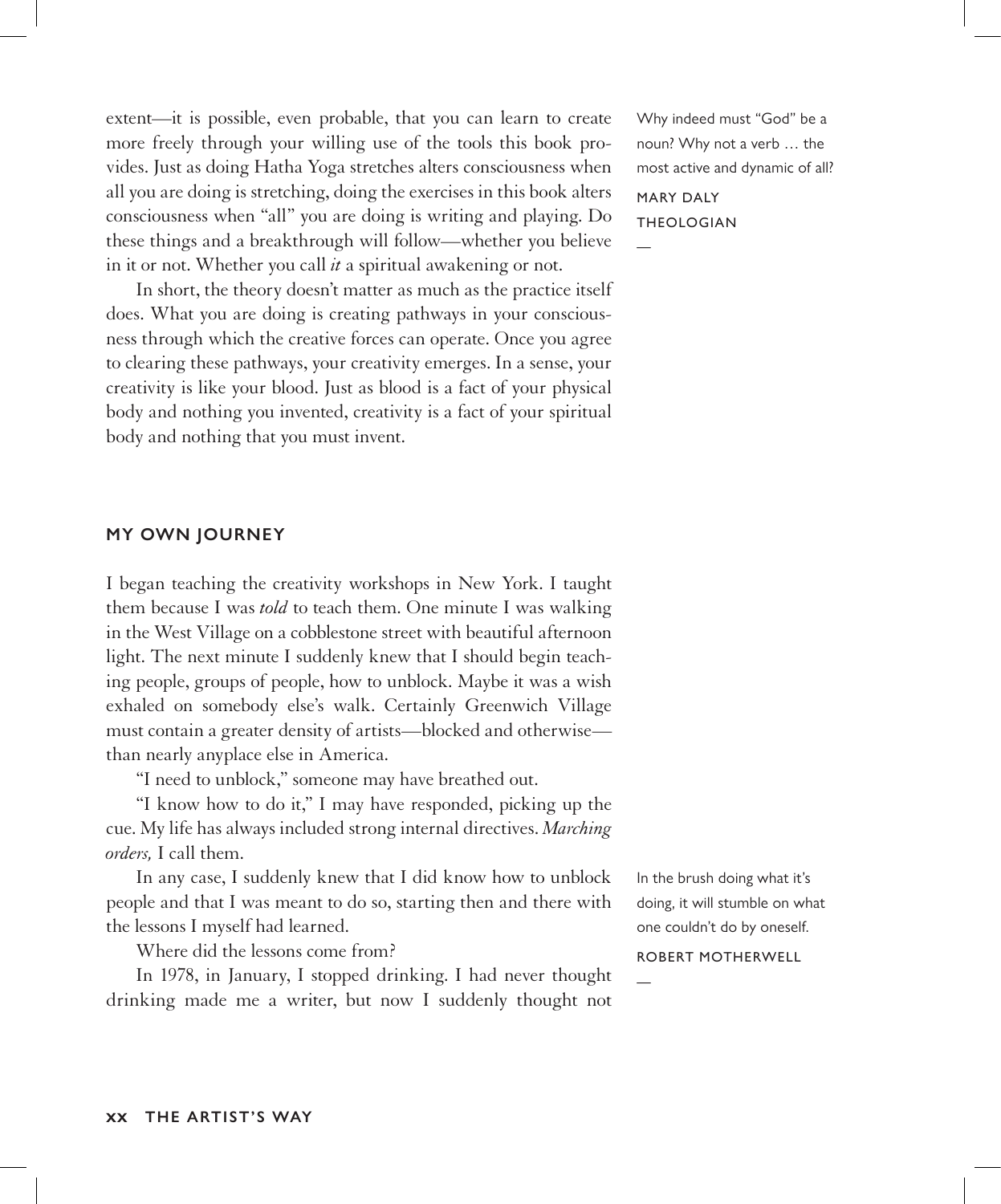drinking might make me stop. In my mind, drinking and writing went together like, well, scotch and soda. For me, the trick was always getting past the fear and onto the page. I was playing beat the clock—trying to write before the booze closed in like fog and my window of creativity was blocked again.

By the time I was thirty and abruptly sober, I had an office on the Paramount lot and had made a whole career out of that kind of creativity. Creative in spasms. Creative as an act of will and ego. Creative on behalf of others. Creative, yes, but in spurts, like blood from a severed carotid artery. A decade of writing and all I knew was how to make these headlong dashes and hurl myself, against all odds, at the wall of whatever I was writing. If creativity was spiritual in any sense, it was only in its resemblance to a crucifixion. I fell upon the thorns of prose. I bled.

If I could have continued writing the old, painful way, I would certainly still be doing it. The week I got sober, I had two national magazine pieces out, a newly minted feature script, and an alcohol problem I could not handle any longer.

I told myself that if sobriety meant no creativity I did not want to be sober. Yet I recognized that drinking would kill me *and* the creativity. I needed to learn to write sober—or else give up writing entirely. Necessity, not virtue, was the beginning of my spirituality. I was forced to find a new creative path. And that is where my lessons began.

I learned to turn my creativity over to the only god I could believe in, the god of creativity, the life force Dylan Thomas called "the force that through the green fuse drives the flower." I learned to get out of the way and let that creative force work through me. I learned to just show up at the page and write down what I heard. Writing became more like eavesdropping and less like inventing a nuclear bomb. It wasn't so tricky, and it didn't blow up on me anymore. I didn't have to be in the mood. I didn't have to take my emotional temperature to see if inspiration was pending. I simply wrote. No negotiations. Good, bad? None of my business. I wasn't doing it. By resigning as the self-conscious author, I wrote freely.

In retrospect, I am astounded I could let go of the drama of being a suffering artist. Nothing dies harder than a bad idea. And few ideas

The position of the artist is humble. He is essentially a channel.

PIET MONDRIAN

—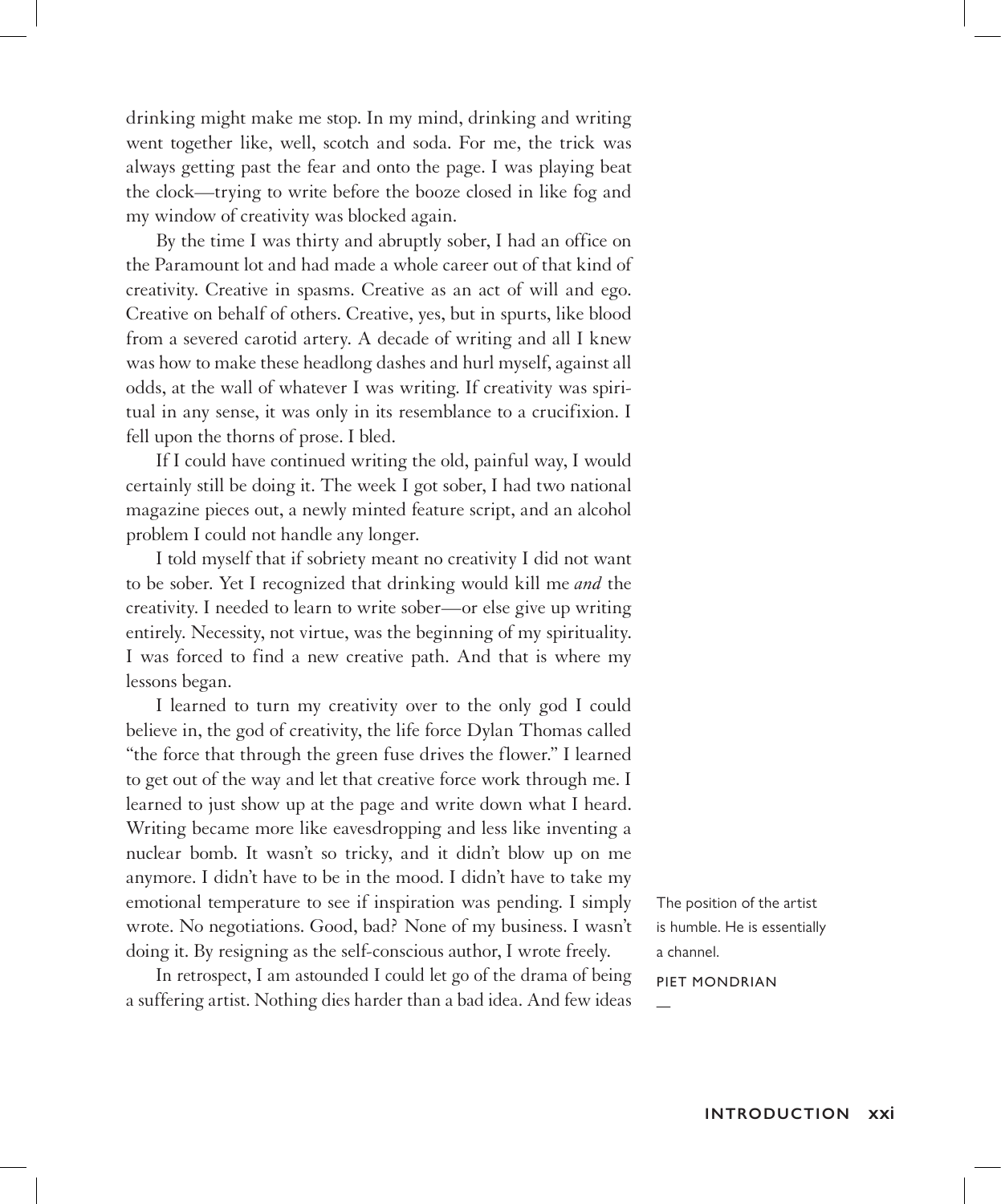are worse than the ones we have about art. We can charge so many things off to our suffering-artist identity: drunkenness, promiscuity, fiscal problems, a certain ruthlessness or self-destructiveness in matters of the heart. We all know how broke-crazy-promiscuous-unreliable artists are. And if they don't have to be, then what's my excuse?

The idea that I could be sane, sober, and creative terrified me, implying, as it did, the possibility of personal accountability. "You mean if I have these gifts, I'm supposed to use them?" Yes.

Providentially, I was sent another blocked writer to work with—and on—at this time. I began to teach him what I was learning. (Get out of the way. Let *it* work through you. Accumulate pages, not judgments.) He, too, began to unblock. Now there were two of us. Soon I had another "victim," this one a painter. The tools worked for visual artists, too.

This was very exciting to me. In my grander moments, I imagined I was turning into a creative cartographer, mapping a way out of confusion for myself and for whoever wanted to follow. I *never*  planned to become a teacher. I was only angry I'd never had a teacher myself. Why did I have to learn what I learned the way I learned it: all by trial and error, all by walking into walls? We artists should be more teachable, I thought. Shortcuts and hazards of the trail could be flagged.

These were the thoughts that eddied with me as I took my afternoon walks—enjoying the light off the Hudson, plotting what I would write next. Enter the marching orders: I was to teach.

Within a week, I was offered a teaching position and space at the New York Feminist Art Institute—which I had never heard of. My first class—blocked painters, novelists, poets, and filmmakers—assembled itself. I began teaching them the lessons that are now in this book. Since that class there have been many others, and many more lessons as well.

*The Artist's Way* began as informal class notes mandated by my partner, Mark Bryan. As word of mouth spread, I began mailing out packets of materials. A peripatetic Jungian, John Giannini, spread word of the techniques wherever he lectured—seemingly everywhere. Requests for materials always followed. Next, the creation spirituality network got word of the work, and people wrote

God must become an activity in our consciousness.

JOEL S. GOLDSMITH

—